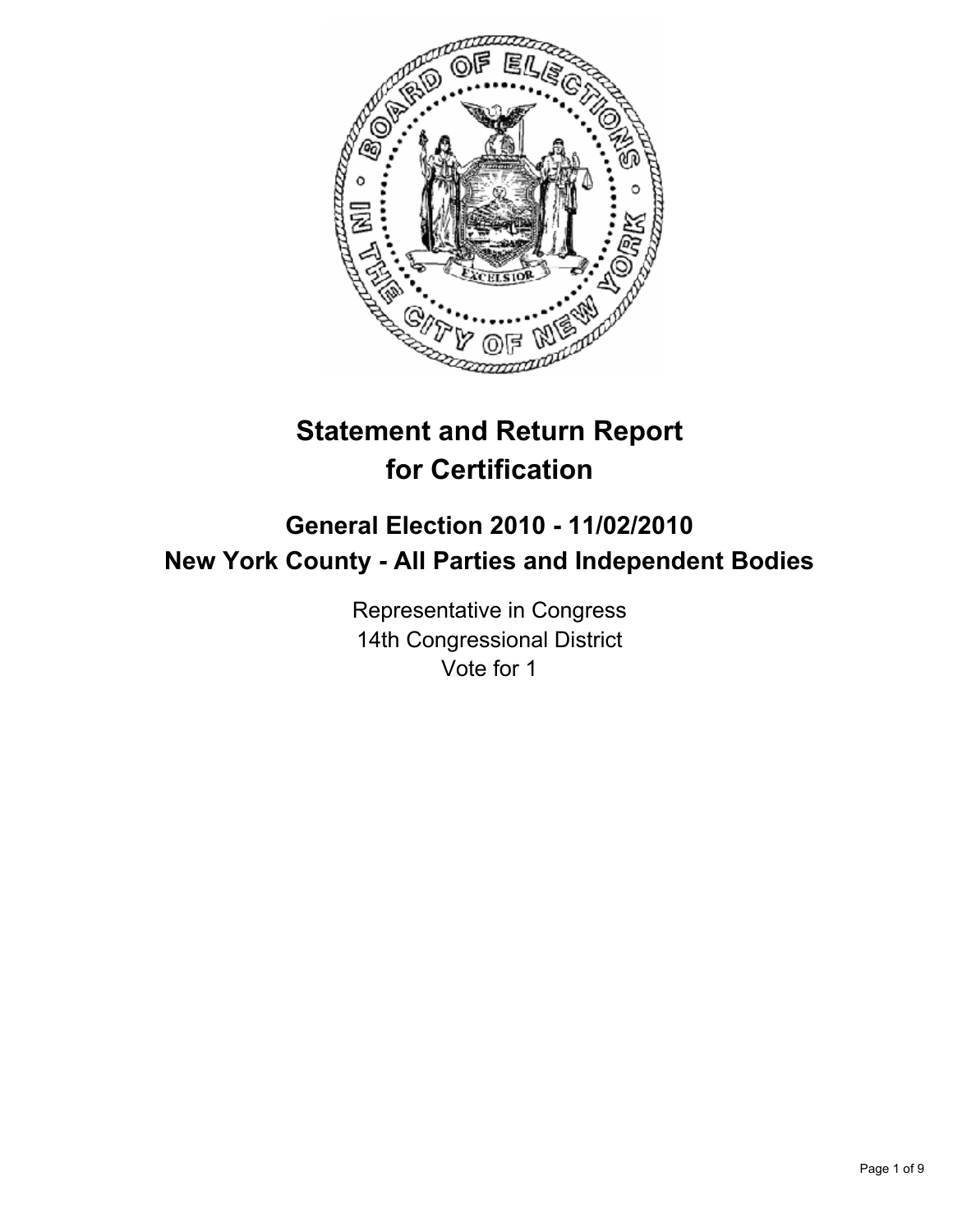

| <b>PUBLIC COUNTER</b>                | 6,297          |
|--------------------------------------|----------------|
| <b>EMERGENCY</b>                     | 0              |
| ABSENTEE/MILITARY                    | 128            |
| <b>FEDERAL</b>                       | 63             |
| <b>AFFIDAVIT</b>                     | 221            |
| <b>Total Ballots</b>                 | 6,709          |
| CAROLYN B MALONEY (DEMOCRATIC)       | 4,525          |
| DAVID RYAN BRUMBERG (REPUBLICAN)     | 882            |
| DINO L LAVERGHETTA (INDEPENDENCE)    | 55             |
| TIMOTHY J HEALY (CONSERVATIVE)       | 55             |
| CAROLYN B MALONEY (WORKING FAMILIES) | 580            |
| CAROLYN B MALONEY (WRITE-IN)         | 2              |
| CLAUDE MEYER (WRITE-IN)              | 1              |
| JERRY NADLER (WRITE-IN)              | $\overline{2}$ |
| <b>JOHN TRINGLE (WRITE-IN)</b>       | 1              |
| NONE OF THE ABOVE (WRITE-IN)         | $\overline{2}$ |
| RESHAWN SCUJANI (WRITE-IN)           | $\overline{2}$ |
| ROGER BLANK (WRITE-IN)               | 1              |
| VITO (WRITE-IN)                      | 1              |
| VOID (WRITE-IN)                      | 2              |
| <b>Total Votes</b>                   | 6,111          |
| Unrecorded                           | 598            |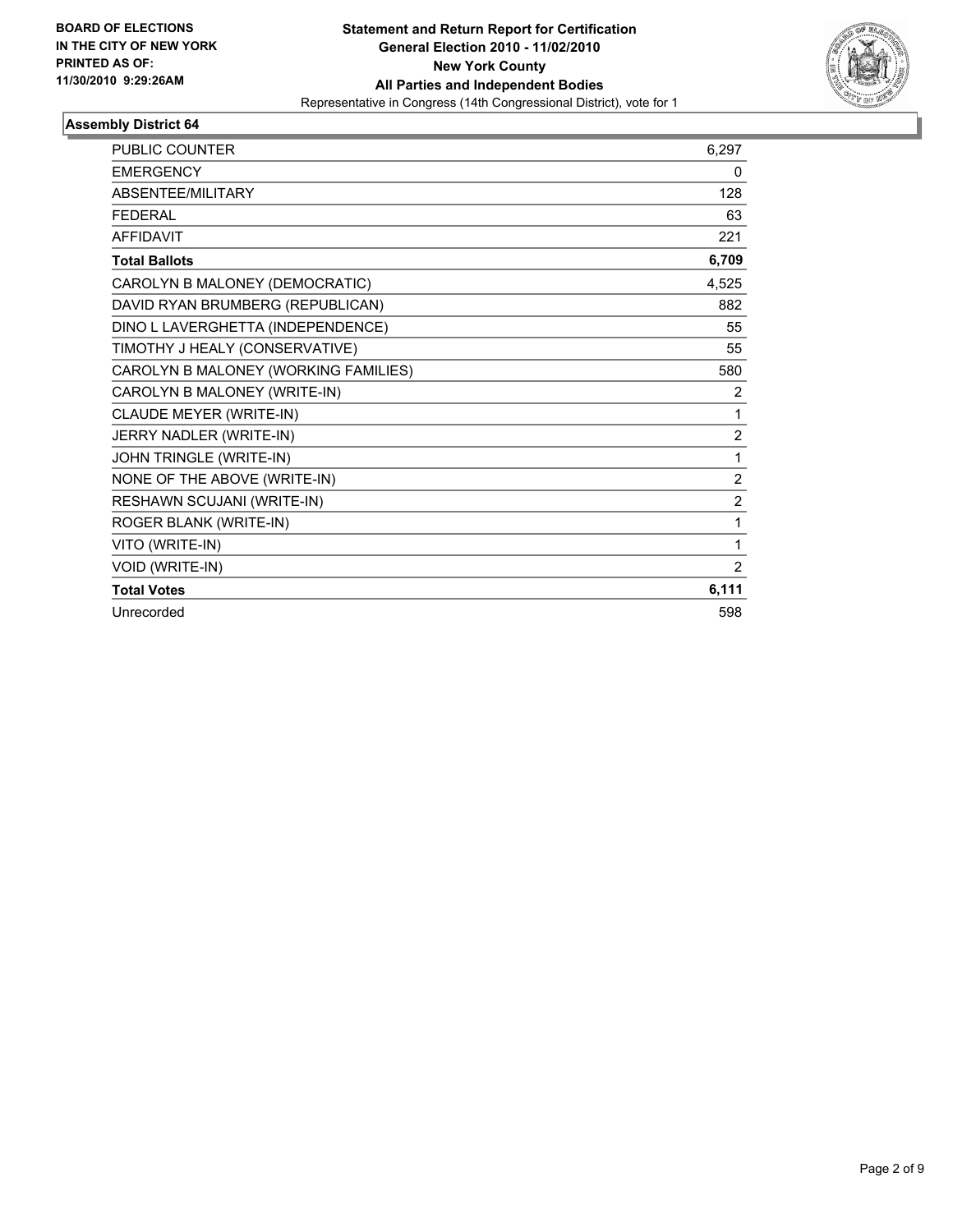

| <b>PUBLIC COUNTER</b>                | 31,869         |
|--------------------------------------|----------------|
| <b>EMERGENCY</b>                     | 0              |
| ABSENTEE/MILITARY                    | 1,013          |
| <b>FEDERAL</b>                       | 526            |
| <b>AFFIDAVIT</b>                     | 887            |
| <b>Total Ballots</b>                 | 34,295         |
| CAROLYN B MALONEY (DEMOCRATIC)       | 22,159         |
| DAVID RYAN BRUMBERG (REPUBLICAN)     | 8,525          |
| DINO L LAVERGHETTA (INDEPENDENCE)    | 349            |
| TIMOTHY J HEALY (CONSERVATIVE)       | 377            |
| CAROLYN B MALONEY (WORKING FAMILIES) | 1,470          |
| CAROLYN B MALONEY (WRITE-IN)         | 5              |
| DANIEL GELFORD (WRITE-IN)            | 1              |
| EUROPEAN AMERICA (WRITE-IN)          | 1              |
| HOWARD KRULEWITZ (WRITE-IN)          | 1              |
| JOYCE DUNCAN (WRITE-IN)              | 1              |
| KRIS KAZAKS (WRITE-IN)               | 1              |
| MABBAS (WRITE-IN)                    | 1              |
| NICHOLAS VIEST (WRITE-IN)            | 1              |
| NO NAME (WRITE-IN)                   | $\overline{c}$ |
| RASHMA SAUJANI (WRITE-IN)            | 1              |
| TANYA YOUNG (WRITE-IN)               | 1              |
| VOID (WRITE-IN)                      | 6              |
| <b>Total Votes</b>                   | 32,902         |
| Unrecorded                           | 1,393          |
|                                      |                |

| <b>PUBLIC COUNTER</b>                | 2,738 |
|--------------------------------------|-------|
| <b>EMERGENCY</b>                     | 0     |
| ABSENTEE/MILITARY                    | 55    |
| FEDERAL                              | 52    |
| <b>AFFIDAVIT</b>                     | 97    |
| <b>Total Ballots</b>                 | 2,942 |
| CAROLYN B MALONEY (DEMOCRATIC)       | 2,094 |
| DAVID RYAN BRUMBERG (REPUBLICAN)     | 298   |
| DINO L LAVERGHETTA (INDEPENDENCE)    | 31    |
| TIMOTHY J HEALY (CONSERVATIVE)       | 31    |
| CAROLYN B MALONEY (WORKING FAMILIES) | 362   |
| ADAM SHAPIRO (WRITE-IN)              | 1     |
| MAUREEN MCGOVERN (WRITE-IN)          | 1     |
| NO ONE (WRITE-IN)                    | 1     |
| <b>Total Votes</b>                   | 2,819 |
| Unrecorded                           | 123   |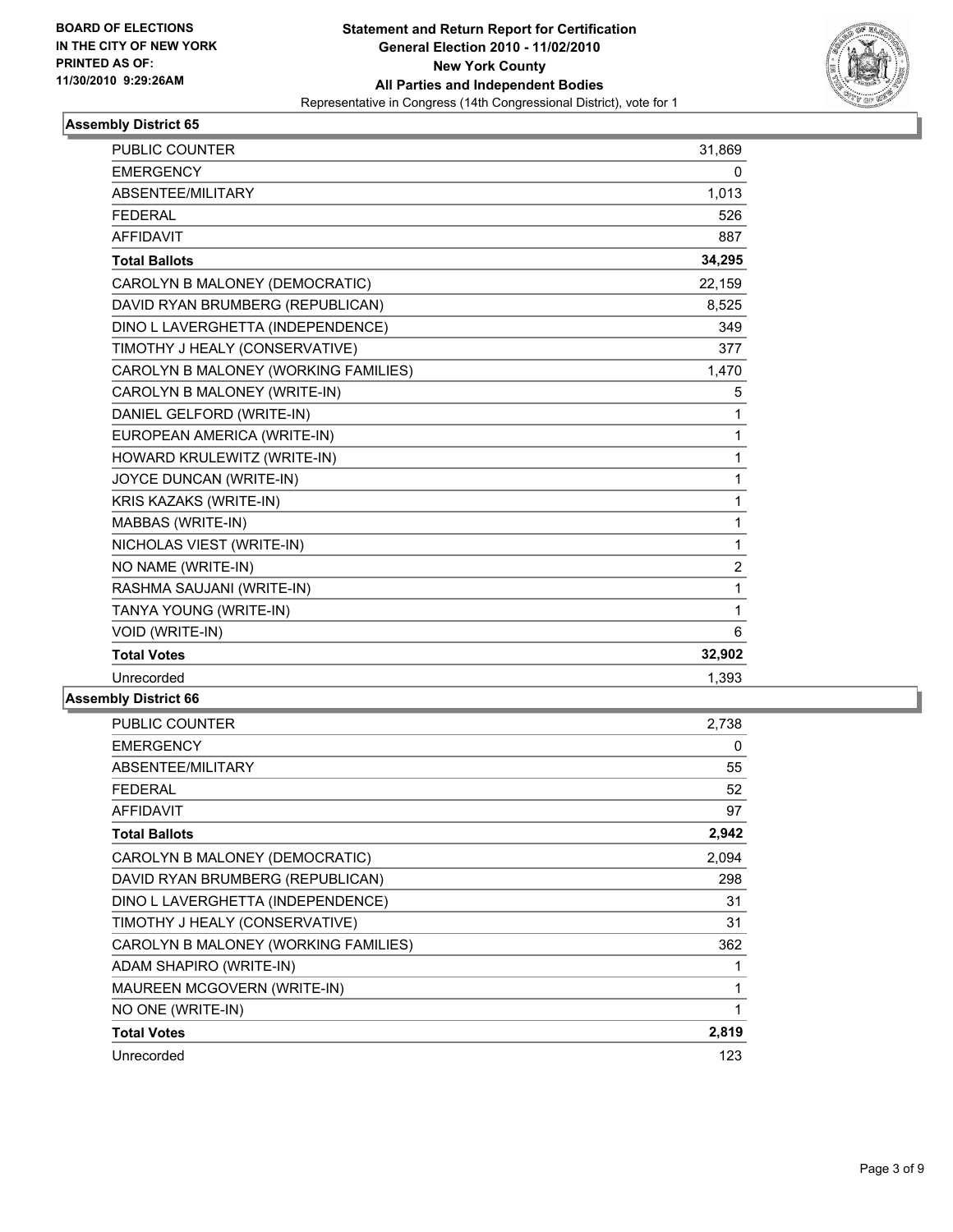

| <b>PUBLIC COUNTER</b>                | 706 |
|--------------------------------------|-----|
| <b>EMERGENCY</b>                     | 0   |
| ABSENTEE/MILITARY                    | 19  |
| <b>FEDERAL</b>                       | 6   |
| AFFIDAVIT                            | 31  |
| <b>Total Ballots</b>                 | 762 |
| CAROLYN B MALONEY (DEMOCRATIC)       | 531 |
| DAVID RYAN BRUMBERG (REPUBLICAN)     | 99  |
| DINO L LAVERGHETTA (INDEPENDENCE)    | 4   |
| TIMOTHY J HEALY (CONSERVATIVE)       | 11  |
| CAROLYN B MALONEY (WORKING FAMILIES) | 81  |
| <b>Total Votes</b>                   | 726 |
| Unrecorded                           | 36  |

| <b>PUBLIC COUNTER</b>                | 2.705 |
|--------------------------------------|-------|
| <b>EMERGENCY</b>                     | 0     |
| ABSENTEE/MILITARY                    | 91    |
| <b>FEDERAL</b>                       | 51    |
| <b>AFFIDAVIT</b>                     | 57    |
| <b>Total Ballots</b>                 | 2,904 |
| CAROLYN B MALONEY (DEMOCRATIC)       | 1,936 |
| DAVID RYAN BRUMBERG (REPUBLICAN)     | 598   |
| DINO L LAVERGHETTA (INDEPENDENCE)    | 32    |
| TIMOTHY J HEALY (CONSERVATIVE)       | 46    |
| CAROLYN B MALONEY (WORKING FAMILIES) | 129   |
| <b>GEORGE SCHSIDOF (WRITE-IN)</b>    | 1     |
| JOHN JONES (WRITE-IN)                | 1     |
| JOHN JONES MOLINA (WRITE-IN)         | 1     |
| <b>Total Votes</b>                   | 2,744 |
| Unrecorded                           | 160   |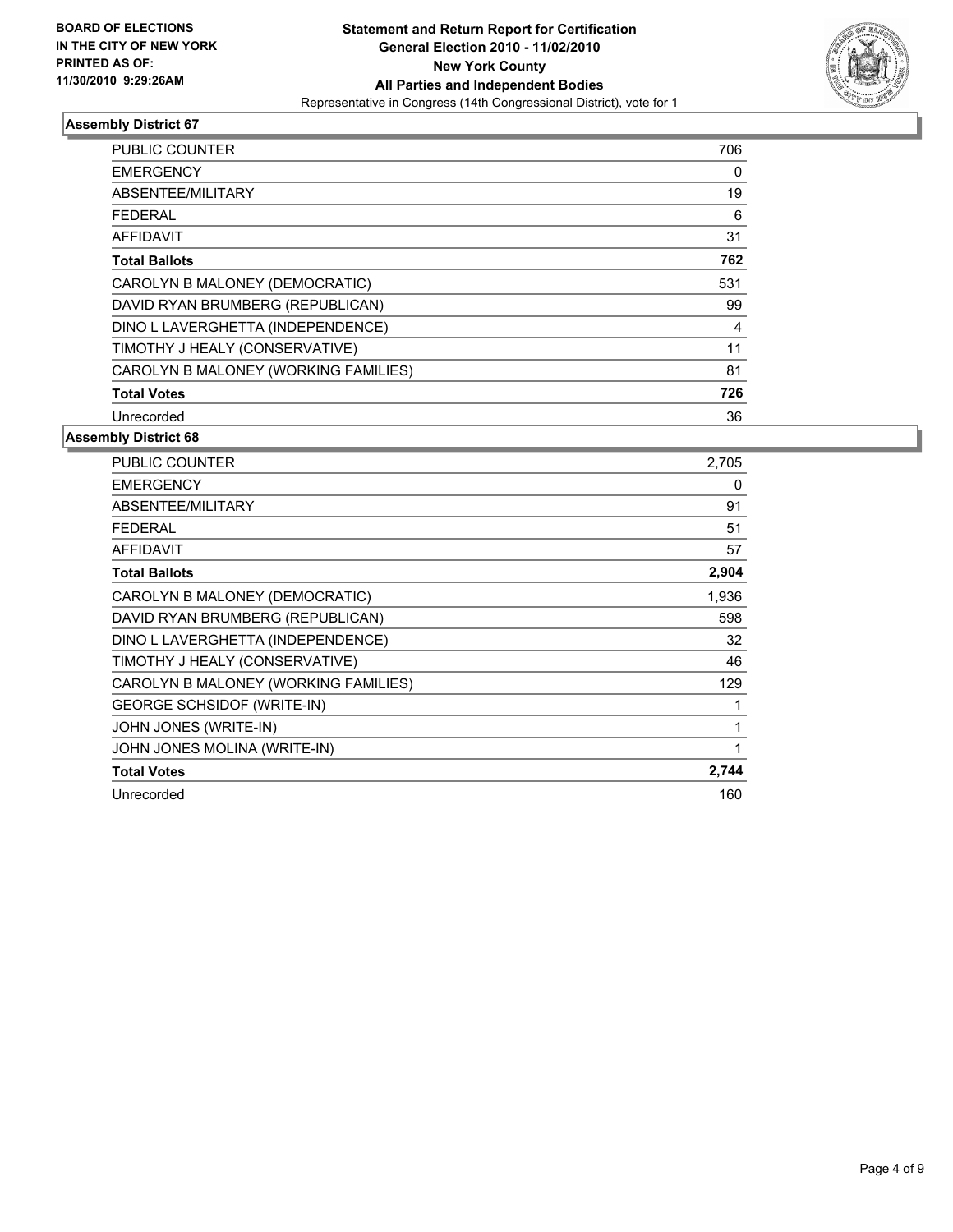

| PUBLIC COUNTER                       | 35,643         |
|--------------------------------------|----------------|
| <b>EMERGENCY</b>                     | 0              |
| ABSENTEE/MILITARY                    | 1,456          |
| <b>FEDERAL</b>                       | 667            |
| <b>AFFIDAVIT</b>                     | 750            |
| <b>Total Ballots</b>                 | 38,516         |
| CAROLYN B MALONEY (DEMOCRATIC)       | 23,802         |
| DAVID RYAN BRUMBERG (REPUBLICAN)     | 11,260         |
| DINO L LAVERGHETTA (INDEPENDENCE)    | 364            |
| TIMOTHY J HEALY (CONSERVATIVE)       | 417            |
| CAROLYN B MALONEY (WORKING FAMILIES) | 1,105          |
| CAROLYN B MALONEY (WRITE-IN)         | 6              |
| DAVID RYAN BRAMBERG (WRITE-IN)       | 1              |
| DAVID RYAN BRUMBERG (WRITE-IN)       | 1              |
| DINO LAVERGHETTA (WRITE-IN)          | 1              |
| HOWIE HAWKINS (WRITE-IN)             | 1              |
| JERROLD L NADLER (WRITE-IN)          | 2              |
| JILL D. SHEPPARD (WRITE-IN)          | $\mathbf{1}$   |
| JON STEWART (WRITE-IN)               | $\overline{2}$ |
| MARIO CUOMO (WRITE-IN)               | 2              |
| MARK HERSCHBERG (WRITE-IN)           | $\overline{c}$ |
| MIKE KNOW (WRITE-IN)                 | $\overline{2}$ |
| MINNIE MOUSE (WRITE-IN)              | 1              |
| NO NAME (WRITE-IN)                   | $\overline{c}$ |
| NONE OF THE ABOVE (WRITE-IN)         | 1              |
| ROGER BLANK (WRITE-IN)               | 1              |
| RYAN E. HOFFMAN (WRITE-IN)           | 1              |
| TANYA YOUNG (WRITE-IN)               | 1              |
| VOID (WRITE-IN)                      | 6              |
| <b>Total Votes</b>                   | 36,982         |
| Unrecorded                           | 1,534          |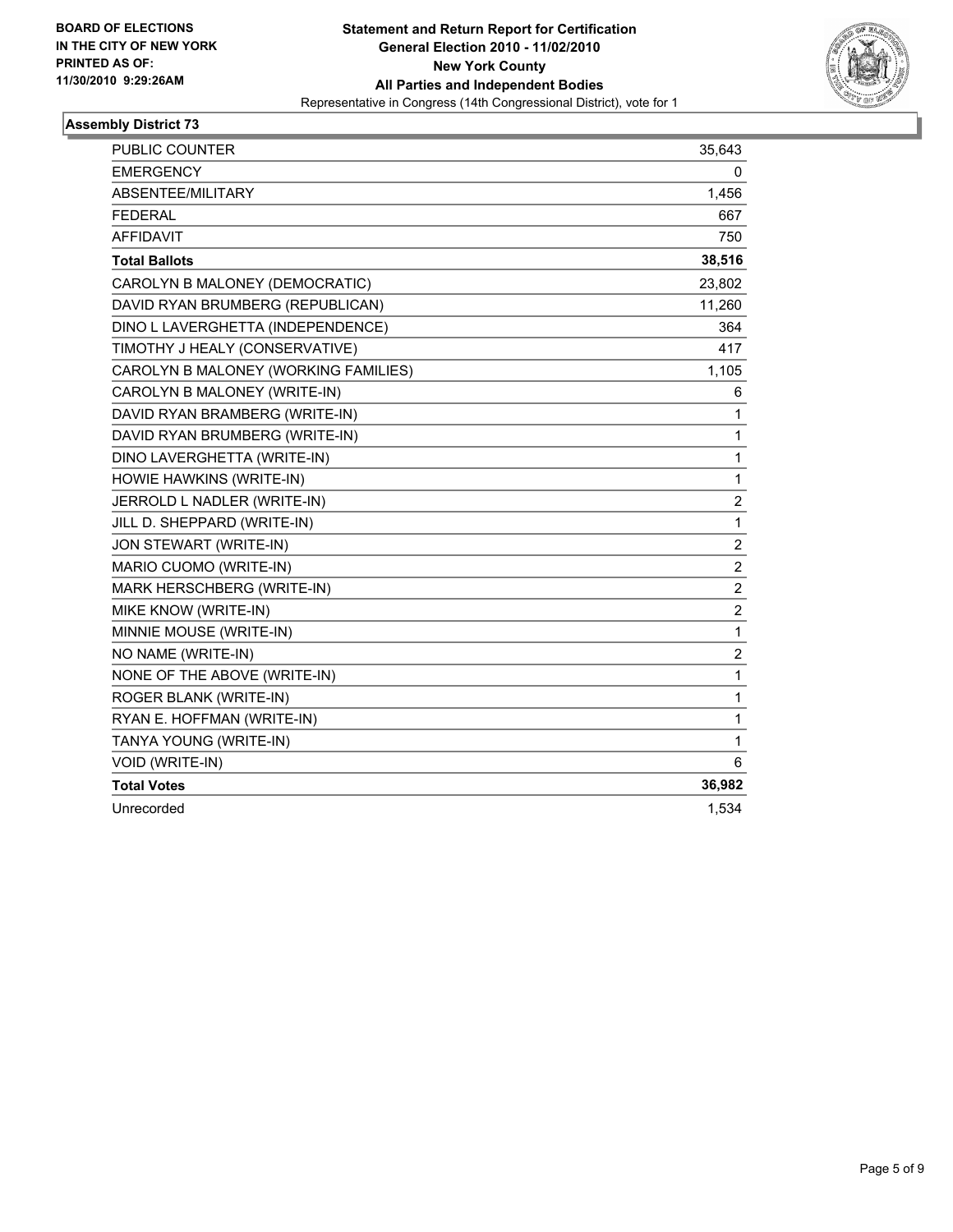

| PUBLIC COUNTER                       | 22,980         |
|--------------------------------------|----------------|
| <b>EMERGENCY</b>                     | 0              |
| ABSENTEE/MILITARY                    | 655            |
| <b>FEDERAL</b>                       | 320            |
| <b>AFFIDAVIT</b>                     | 588            |
| <b>Total Ballots</b>                 | 24,543         |
| CAROLYN B MALONEY (DEMOCRATIC)       | 16,665         |
| DAVID RYAN BRUMBERG (REPUBLICAN)     | 4,041          |
| DINO L LAVERGHETTA (INDEPENDENCE)    | 242            |
| TIMOTHY J HEALY (CONSERVATIVE)       | 304            |
| CAROLYN B MALONEY (WORKING FAMILIES) | 2,208          |
| BERNIE SILVA (WRITE-IN)              | 1              |
| CAROLYN B MALONEY (WRITE-IN)         | 5              |
| CHARLES RANGEL (WRITE-IN)            | 1              |
| EDWARD MECHMAN (WRITE-IN)            | 1              |
| JOHN DOE (WRITE-IN)                  | 1              |
| <b>JONATHAN TASINI (WRITE-IN)</b>    | 1              |
| KIRBY F PAYNE (WRITE-IN)             | 1              |
| LEONARD VAISMAN (WRITE-IN)           | 1              |
| MARK GURVITZ (WRITE-IN)              | 1              |
| MATTHEW RUDANSKY (WRITE-IN)          | 1              |
| N/A (WRITE-IN)                       | 1              |
| NO NAME (WRITE-IN)                   | 5              |
| NONE OF THE ABOVE (WRITE-IN)         | 1              |
| RESHMA SAUJANI (WRITE-IN)            | 1              |
| ROGER CALERO (WRITE-IN)              | 1              |
| STEVEN A KING (WRITE-IN)             | $\overline{2}$ |
| VOID (WRITE-IN)                      | 4              |
| <b>Total Votes</b>                   | 23,489         |
| Unrecorded                           | 1,054          |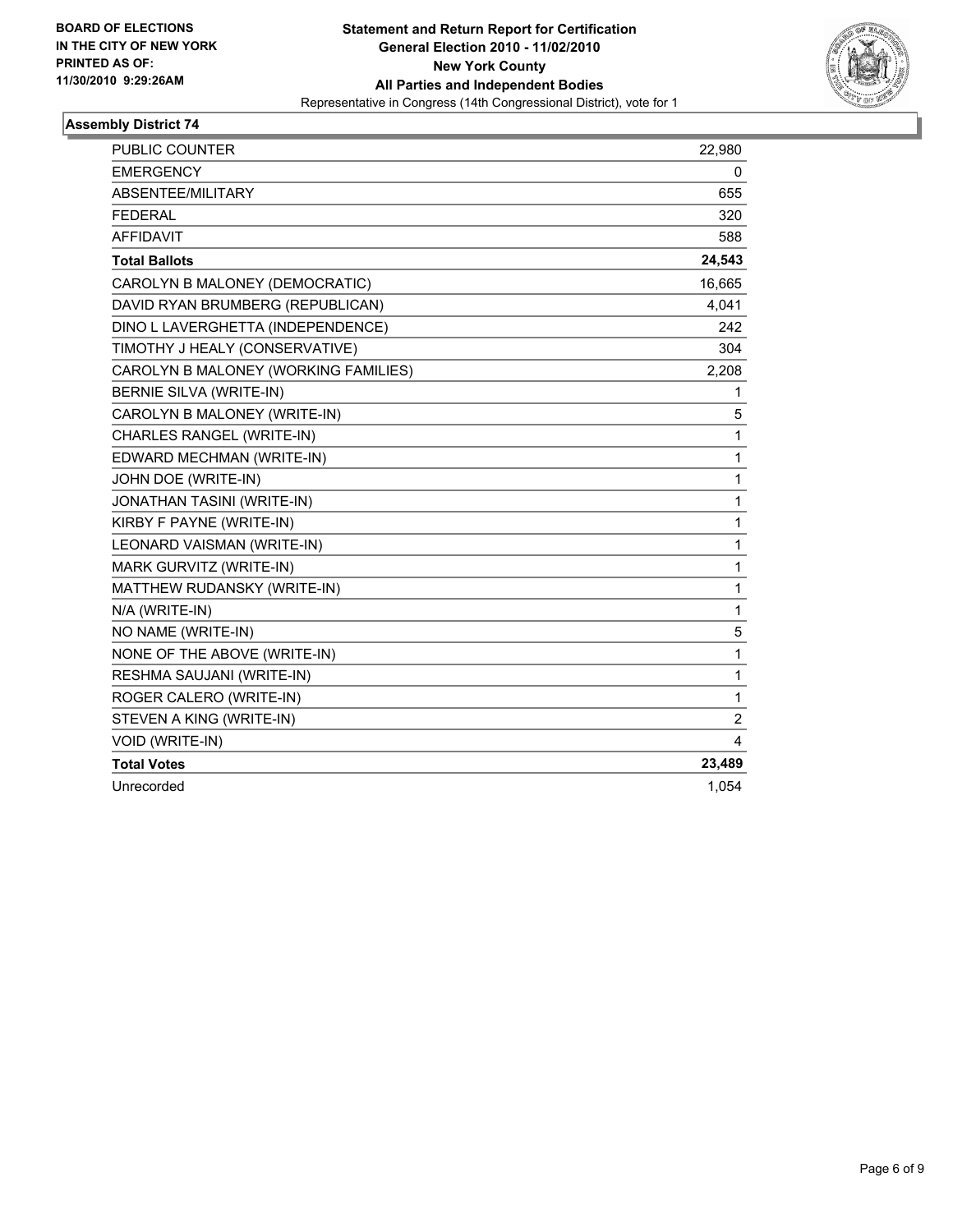

| <b>PUBLIC COUNTER</b>                | 9,209          |
|--------------------------------------|----------------|
| <b>EMERGENCY</b>                     | 0              |
| ABSENTEE/MILITARY                    | 370            |
| <b>FEDERAL</b>                       | 205            |
| <b>AFFIDAVIT</b>                     | 224            |
| <b>Total Ballots</b>                 | 10,008         |
| CAROLYN B MALONEY (DEMOCRATIC)       | 6,637          |
| DAVID RYAN BRUMBERG (REPUBLICAN)     | 2,275          |
| DINO L LAVERGHETTA (INDEPENDENCE)    | 119            |
| TIMOTHY J HEALY (CONSERVATIVE)       | 142            |
| CAROLYN B MALONEY (WORKING FAMILIES) | 412            |
| CAROLYN B MALONEY (WRITE-IN)         | 1              |
| FARBER (WRITE-IN)                    | 1              |
| <b>JIMMY MCMILLAN (WRITE-IN)</b>     | 1              |
| MICHAEL FAULKNER (WRITE-IN)          | $\overline{2}$ |
| NO NAME (WRITE-IN)                   | 3              |
| <b>Total Votes</b>                   | 9,593          |
| Unrecorded                           | 415            |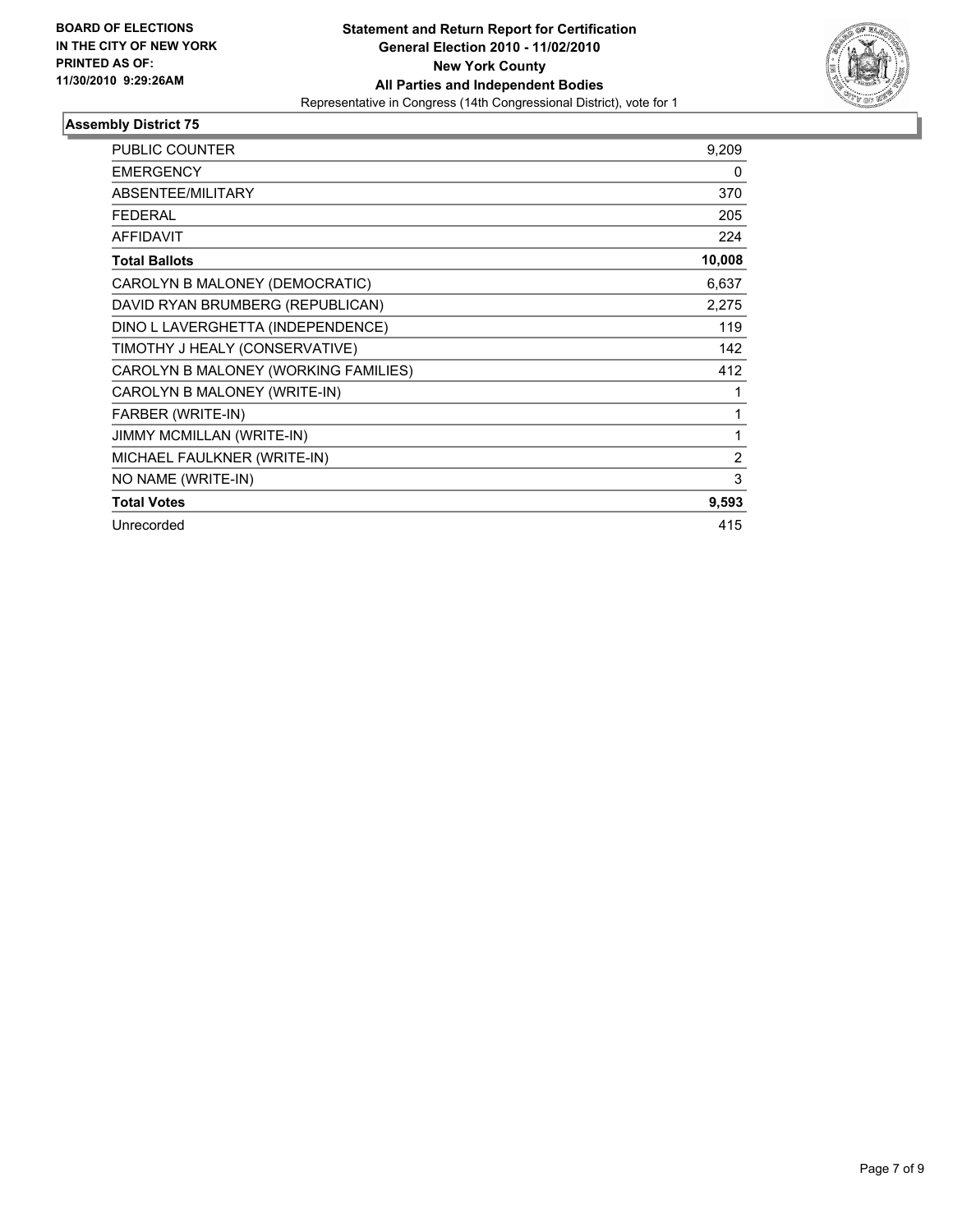

### **Total for Representative in Congress (14th Congressional District) - New York County**

| PUBLIC COUNTER                       | 112,147 |
|--------------------------------------|---------|
| <b>EMERGENCY</b>                     | 0       |
| ABSENTEE/MILITARY                    | 3,787   |
| <b>FEDERAL</b>                       | 1,890   |
| <b>AFFIDAVIT</b>                     | 2,855   |
| <b>Total Ballots</b>                 | 120,679 |
| CAROLYN B MALONEY (DEMOCRATIC)       | 78,349  |
| DAVID RYAN BRUMBERG (REPUBLICAN)     | 27,978  |
| DINO L LAVERGHETTA (INDEPENDENCE)    | 1,196   |
| TIMOTHY J HEALY (CONSERVATIVE)       | 1,383   |
| CAROLYN B MALONEY (WORKING FAMILIES) | 6,347   |
| ADAM SHAPIRO (WRITE-IN)              | 1       |
| BERNIE SILVA (WRITE-IN)              | 1       |
| CAROLYN B MALONEY (WRITE-IN)         | 19      |
| CHARLES RANGEL (WRITE-IN)            | 1       |
| CLAUDE MEYER (WRITE-IN)              | 1       |
| DANIEL GELFORD (WRITE-IN)            | 1       |
| DAVID RYAN BRAMBERG (WRITE-IN)       | 1       |
| DAVID RYAN BRUMBERG (WRITE-IN)       | 1       |
| DINO LAVERGHETTA (WRITE-IN)          | 1       |
| EDWARD MECHMAN (WRITE-IN)            | 1       |
| EUROPEAN AMERICA (WRITE-IN)          | 1       |
| FARBER (WRITE-IN)                    | 1       |
| <b>GEORGE SCHSIDOF (WRITE-IN)</b>    | 1       |
| HOWARD KRULEWITZ (WRITE-IN)          | 1       |
| HOWIE HAWKINS (WRITE-IN)             | 1       |
| JERROLD L NADLER (WRITE-IN)          | 2       |
| JERRY NADLER (WRITE-IN)              | 2       |
| JILL D. SHEPPARD (WRITE-IN)          | 1       |
| JIMMY MCMILLAN (WRITE-IN)            | 1       |
| JOHN DOE (WRITE-IN)                  | 1       |
| JOHN JONES (WRITE-IN)                | 1       |
| JOHN JONES MOLINA (WRITE-IN)         | 1       |
| JOHN TRINGLE (WRITE-IN)              | 1       |
| JON STEWART (WRITE-IN)               | 2       |
| JONATHAN TASINI (WRITE-IN)           | 1       |
| JOYCE DUNCAN (WRITE-IN)              | 1       |
| KIRBY F PAYNE (WRITE-IN)             | 1       |
| KRIS KAZAKS (WRITE-IN)               | 1       |
| LEONARD VAISMAN (WRITE-IN)           | 1       |
| MABBAS (WRITE-IN)                    | 1       |
| MARIO CUOMO (WRITE-IN)               | 2       |
| MARK GURVITZ (WRITE-IN)              | 1       |
| MARK HERSCHBERG (WRITE-IN)           | 2       |
| MATTHEW RUDANSKY (WRITE-IN)          | 1       |
| MAUREEN MCGOVERN (WRITE-IN)          | 1       |
|                                      |         |